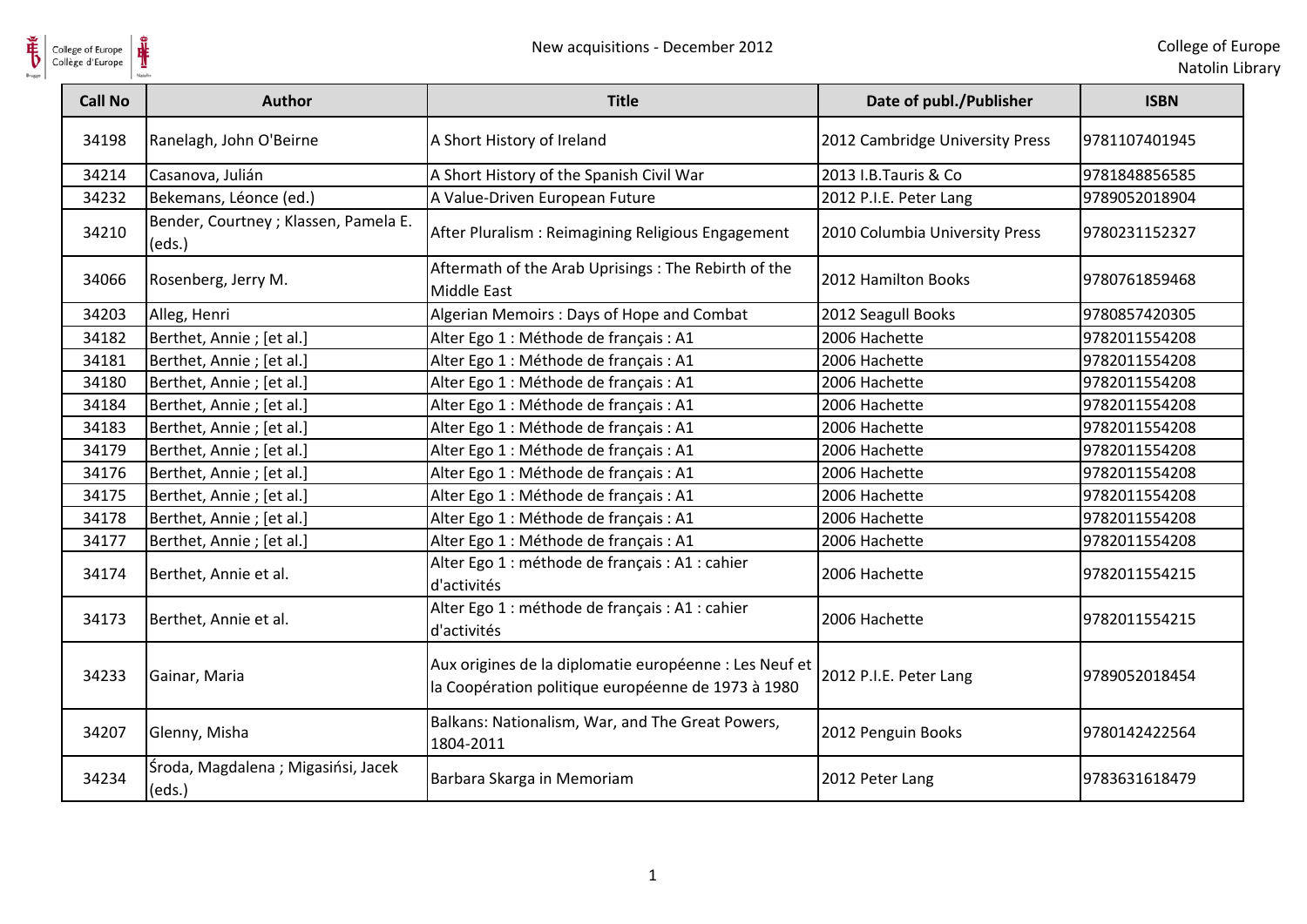

Natolin Library

| College of Europe<br>Collège d'Europe | New acquisitions - December 2012                |                                                                                                                                         |                                 | College of Eu<br>Natolin Lil |
|---------------------------------------|-------------------------------------------------|-----------------------------------------------------------------------------------------------------------------------------------------|---------------------------------|------------------------------|
| <b>Call No</b>                        | <b>Author</b>                                   | <b>Title</b>                                                                                                                            | Date of publ./Publisher         | <b>ISBN</b>                  |
| 34162                                 | Macnab, Andrew (ed.)                            | Bellamy & Child: Materials on European Community<br>Law of Competition                                                                  | 2012 Oxford University Press    | 9780199650606                |
| 34163                                 | Diener, Alexander C.; Hagen, Joshua             | Borders: A Very Short Introduction                                                                                                      | 2012 Oxford University Press    | 9780199731503                |
| 34065                                 | Klein, Grady; Bauman, Yoram                     | Cartoon Introduction to Economics. Vol. 1,<br><b>Microeconomics</b>                                                                     | 2010 Hill & Wang                | 9780809094813                |
| 34281                                 | Picheral, Caroline ; Coutron, Laurent<br>(dir.) | Charte des droits fondamentaux de l'Union<br>européenne et Convention européenne des droits de<br>l'homme                               | 2012 Bruylant                   | 9782802737858                |
| 34193                                 | Enyuan, Wu (ed.)                                | China-Russia, Central Asia and East Europe Relations:<br><b>Review and Analysis</b>                                                     | 2012 Paths International        | 9781844641116                |
| 34306                                 | Kershaw, lan                                    | Choix fatidiques : Dix décisions qui ont changé le<br>monde (1940-1941)                                                                 | 2012 Editions du Seuil          | 9782757829707                |
| 34145                                 | Śledziński, Kacper                              | Cichociemni : elita polskiej dywersji                                                                                                   | 2012 Wydawnictwo Znak           | 9788324021918                |
| 34363                                 | Cavatorta, Francesco (ed.)                      | Civil Society Activism under Authoritarian Rule: A<br>comparative perspective                                                           | 2013 Routledge                  | 9780415692649                |
| 34194                                 | Weinman, Joe                                    | Cloudonomics: The Business Value of Cloud<br>Computing                                                                                  | 2012 John Wiley & Sons          | 9781118229965                |
| 34236                                 | Plassmann, Lorenz                               | Comme dans une nuit de Paques ? : Les relations<br>franco-grecques, 1944-1981                                                           | 2012 P.I.E.-Peter Lang          | 9789052017693                |
| 34164                                 | Bren, Paulina; Neuburger, Mary (ed.)            | Communism Unwrapped: Consumption in Cold War<br>Eastern Europe                                                                          | 2012 Oxford University Press    | 9780199827671                |
| 34222                                 | Treumer, Steen; Arrowsmith, Sue<br>(eds.)       | Competitive dialogue in EU procurement                                                                                                  | 2012 Cambridge University Press | 9781107023833                |
| 34165                                 | Pan, Zhongqi (ed.)                              | Conceptual Gaps in China-EU Relations : Global<br>Governance, Human Rights and Strategic Partnerships                                   | 2012 Palgrave Macmillan         | 9781137027436                |
| 34237                                 | Preda, Daniela ; Pasquinucci, Daniele<br>(eds.) | Consensus and European integration : an historical<br>perspective = Consensus et intégration européenne :<br>une perspective historique | 2012 Peter Lang                 | 9789052018515                |
| 34166                                 | Sadurski, Wojciech                              | Constitutionalism and the Enlargement of Europe                                                                                         | 2012 Oxford University Press    | 9780199696789                |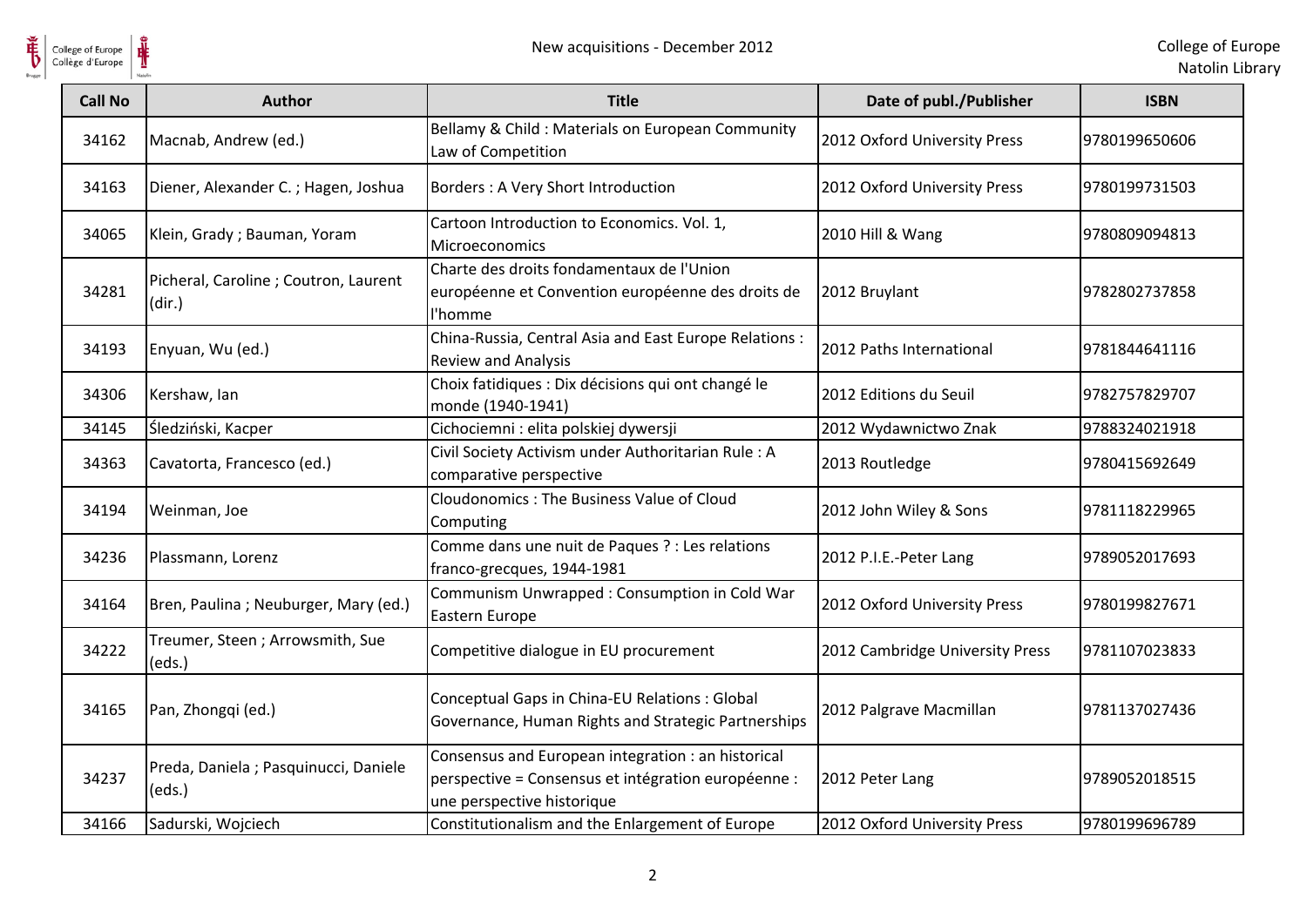

| College of Europe<br>Collège d'Europe | ⋕                                                    | New acquisitions - December 2012                                                                                                  |                                         | College of Eu<br>Natolin Lil |
|---------------------------------------|------------------------------------------------------|-----------------------------------------------------------------------------------------------------------------------------------|-----------------------------------------|------------------------------|
| <b>Call No</b>                        | <b>Author</b>                                        | <b>Title</b>                                                                                                                      | Date of publ./Publisher                 | <b>ISBN</b>                  |
| 34167                                 | Richardson, Jeremy (ed.)                             | Constructing a Policy-Making State? : Policy Dynamics<br>in the EU                                                                | 2012 Oxford University Press            | 9780199604104                |
| 34189                                 | Van Duyne, Petrus C; Stocco, Elena                   | Corruption in Serbia : From black box to transparent<br>policy making                                                             | 2012 Wolf Legal Publishers              | 9789058508089                |
| 34168                                 | Algan, Yann et al. (ed.)                             | Cultural Integration of Immigrants in Europe                                                                                      | 2012 Oxford University Press            | 9780199660094                |
| 34223                                 | Brownlee, Jason                                      | Democracy Prevention: The Politics of the U.S.-<br><b>Egyptian Alliance</b>                                                       | 2012 Cambridge University Press         | 9781107677869                |
| 34283                                 | Battistella, Dario et al.                            | Dictionnaire des relations internationales : approches,<br>concepts, doctrines                                                    | 2012 Dalloz-Sirey                       | 9782247115587                |
| 34123                                 | Fisher, Roger; Ury, William; Patton,<br><b>Bruce</b> | Dochodząc do TAK : negocjowanie bez poddawania się                                                                                | 2013 Polskie Wydawnictwo<br>Ekonomiczne | 9788320820317                |
| 34332                                 | Jacqué, Jean Paul                                    | Droit constitutionnel et institutions politiques                                                                                  | 2012 Dalloz-Sirey                       | 9782247115426                |
| 34330                                 | Jacqué, Jean Paul                                    | Droit constitutionnel et institutions politiques                                                                                  | 2012 Dalloz-Sirey                       | 9782247115426                |
| 34331                                 | Jacqué, Jean Paul                                    | Droit constitutionnel et institutions politiques                                                                                  | 2012 Dalloz-Sirey                       | 9782247115426                |
| 34333                                 | Jacqué, Jean Paul                                    | Droit constitutionnel et institutions politiques                                                                                  | 2012 Dalloz-Sirey                       | 9782247115426                |
| 34296                                 | Molinier, Joël ; Lotarski, Jaroslaw                  | Droit du contentieux de l'Union européenne                                                                                        | 2012 LGDJ                               | 9782275038001                |
| 34297                                 | Roux, Jérôme                                         | Droit général de l'Union européenne                                                                                               | 2012 Lexis Nexis                        | 9782711017270                |
| 34337                                 | Jacqué, Jean-Paul                                    | Droit institutionnel de l'Union européenne 2012                                                                                   | 2012 Dalloz-Sirey                       | 9782247120109                |
| 34338                                 | Jacqué, Jean-Paul                                    | Droit institutionnel de l'Union européenne 2012                                                                                   | 2012 Dalloz-Sirey                       | 9782247120109                |
| 34336                                 | Jacqué, Jean-Paul                                    | Droit institutionnel de l'Union européenne 2012                                                                                   | 2012 Dalloz-Sirey                       | 9782247120109                |
| 34335                                 | Jacqué, Jean-Paul                                    | Droit institutionnel de l'Union européenne 2012                                                                                   | 2012 Dalloz-Sirey                       | 9782247120109                |
| 34339                                 | Jacqué, Jean-Paul                                    | Droit institutionnel de l'Union européenne 2012                                                                                   | 2012 Dalloz-Sirey                       | 9782247120109                |
| 34334                                 | Jacqué, Jean-Paul                                    | Droit institutionnel de l'Union européenne 2012                                                                                   | 2012 Dalloz-Sirey                       | 9782247120109                |
| 34276                                 | Husson-Rochcongar, Céline                            | Droit international des droits de l'homme et valeurs :<br>Le recours aux valeurs dans la jurisprudence des<br>organes spécialisés | 2012 Bruylant                           | 9782802735502                |
| 34279                                 | Gilliaux, Pasca                                      | Droit(s) européen(s) à un procès équitable                                                                                        | 2012 Bruylant                           | 9782802736080                |
| 34146                                 | Kaczorowska, Teresa                                  | Dzieci Katynia                                                                                                                    | 2010 Bellona                            | 9788311118164                |
| 34453                                 | Lloyd, Trevor                                        | Dzieje imperium brytyjskiego                                                                                                      | 2012 Bellona                            | 9788311121041                |
| 34102                                 | Benjamin, Walter                                     | Dziennik moskiewski                                                                                                               | 2012 Wydawnictwo Aletheia               | 9788361182917                |
| 34103                                 | Hugo-Bader, Jacek                                    | Dzienniki kołymskie                                                                                                               | 2011 Wydawnictwo Czarne                 | 9788375362923                |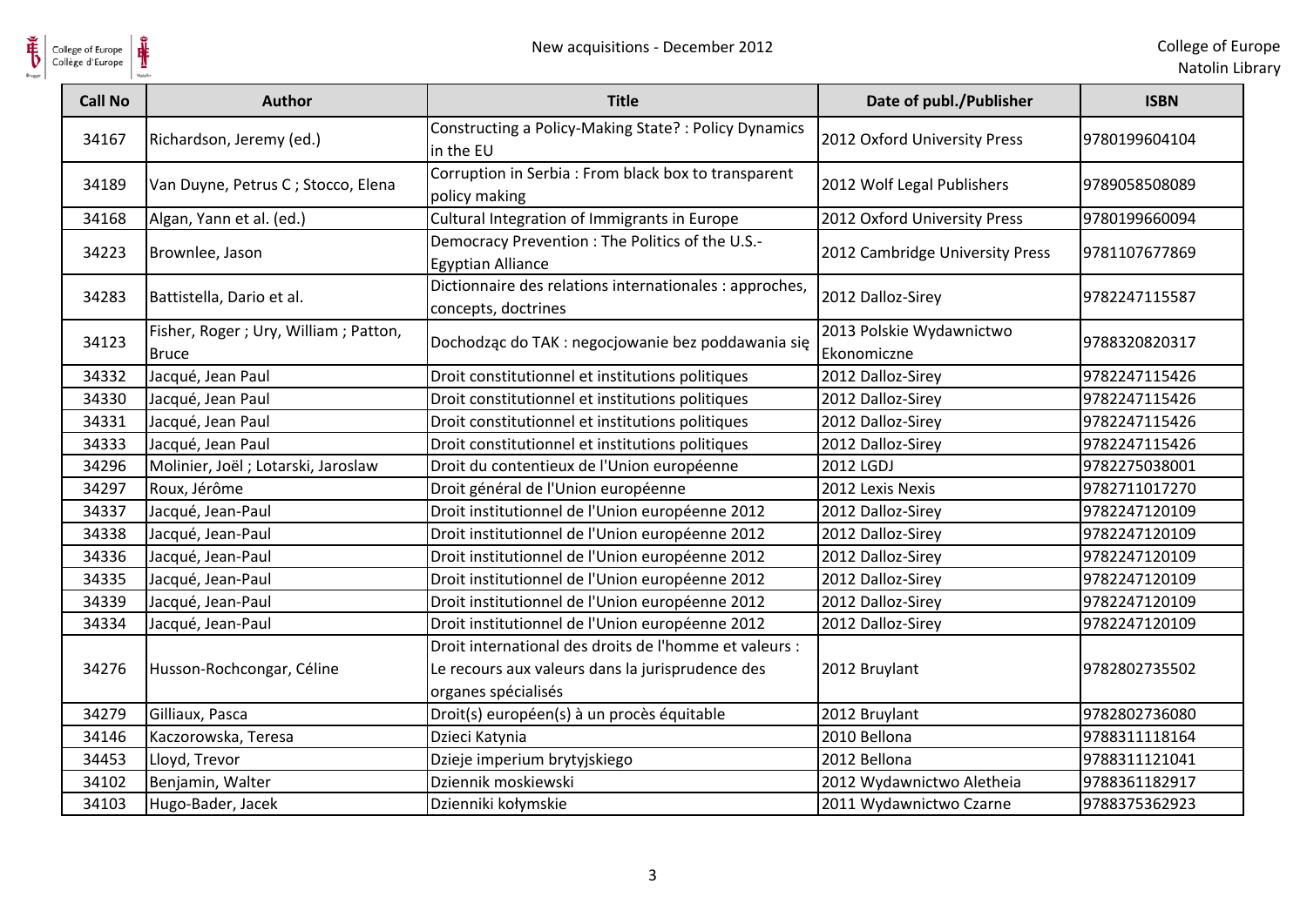

| Natolin Library |  |  |
|-----------------|--|--|
|                 |  |  |

| <b>Call No</b> | <b>Author</b>                                          | <b>Title</b>                                                                                                         | Date of publ./Publisher                  | <b>ISBN</b>   |
|----------------|--------------------------------------------------------|----------------------------------------------------------------------------------------------------------------------|------------------------------------------|---------------|
| 34073          | Eanuzzi, Salvatore D.; Montrony,<br>Anthony V. (eds.)  | Eastern and Central Europe : Politics and Economics                                                                  | 2012 Nova Science Publishers             | 9781614704713 |
| 34305          | Prazan, Michaël                                        | Einsatzgruppen : Les commandos de la mort nazis                                                                      | 2012 Editions du Seuil                   | 9782757828717 |
| 34125          | Jasiński, Leszek Jerzy                                 | Ekonomia i etyka                                                                                                     | 2012 Wydawnictwo WAM - Księża<br>Jezuici | 9788377670439 |
| 34288          | Avgeri, Parthenia ; Magnillat, Marie-<br>Pierre (dir.) | Enjeux et rouages de l'Europe actuelle : Culture et<br>citoyenneté européenne                                        | 2012 Sup'Foucher                         | 9782216121250 |
| 34277          | Tercinet, Josiane (dir.)                               | Etats et sécurité internationale                                                                                     | 2012 Bruylant                            | 9782802735809 |
| 34169          | De Palo, Giuseppe; Trevor, Mary B.<br>(eds.)           | <b>EU Mediation Law and Practice</b>                                                                                 | 2012 Oxford University Press             | 9780199660988 |
| 34072          | Courthaut, Tim                                         | <b>EU Ordre Public</b>                                                                                               | 2012 Kluwer Law International            | 9789041132321 |
| 34050          | Loth, Wilfried (Hrsg.)                                 | Europäische Gesellschaft: Grundlagen und<br>Perspektiven                                                             | 2005 VS Verlag                           | 3531147587    |
| 34051          | Spurk, Jan                                             | Europäische Soziologie als kritische Theorie der<br>Gesellschaft                                                     | 2006 VS Verlag                           | 3531149962    |
| 34301          | Huissoud, Jean-Marc; Royer, Pierre<br>(coor.)          | Europe : la puissance au bois dormant : Rapport<br>Anteios 2009                                                      | 2008 Presses Universitaires de<br>France | 9782130567226 |
| 34219          | Wassenberg, Birte; Faleg, Giovanni<br>(eds.)           | Europe and the Middle East : the hour of the EU?                                                                     | 2012 P.I.E. Peter Lang                   | 9789052018287 |
| 34220          | Beranek, Ondrej (ed.)                                  | Europe, the Middle East, and the Global War on Terror<br><b>Critical Reflections</b>                                 | 2012 Peter Lang                          | 9783631634240 |
| 34224          | Hammar, Tomas (ed.)                                    | European Immigration Policy : A Comparative Study                                                                    | 2009 Cambridge University Press          | 9780521124379 |
| 34044          | Grundmann, Stefan ; Atamer, Yeşim M.<br>(eds.)         | Financial Services, Financial Crisis and General<br>European Contract Law : Failure and Challenges of<br>Contracting | 2011 Kluwer Law International            | 9789041135261 |
| 34388          | Cohn-Bendit, Daniel; Verhofstadt, Guy                  | For Europe: Manifesto for a postnational revolution in<br>Europe                                                     | 2012 Carl Hanser Verlag                  | 9781479261888 |
| 34389          | Cohn-Bendit, Daniel; Verhofstadt, Guy                  | For Europe: Manifesto for a postnational revolution in<br>Europe                                                     | 2012 Carl Hanser Verlag                  | 9781479261888 |
| 34221          | Godin, Emmanuel ; Vince, Natalya<br>(eds.)             | France and the Mediterranean : International<br>Relations, Culture and Politics                                      | 2012 Peter Lang                          | 9783034302289 |
| 34303          | Hugon, Philippe                                        | Géopolitique de l'Afrique                                                                                            | 2012 Sedes                               | 9782301001535 |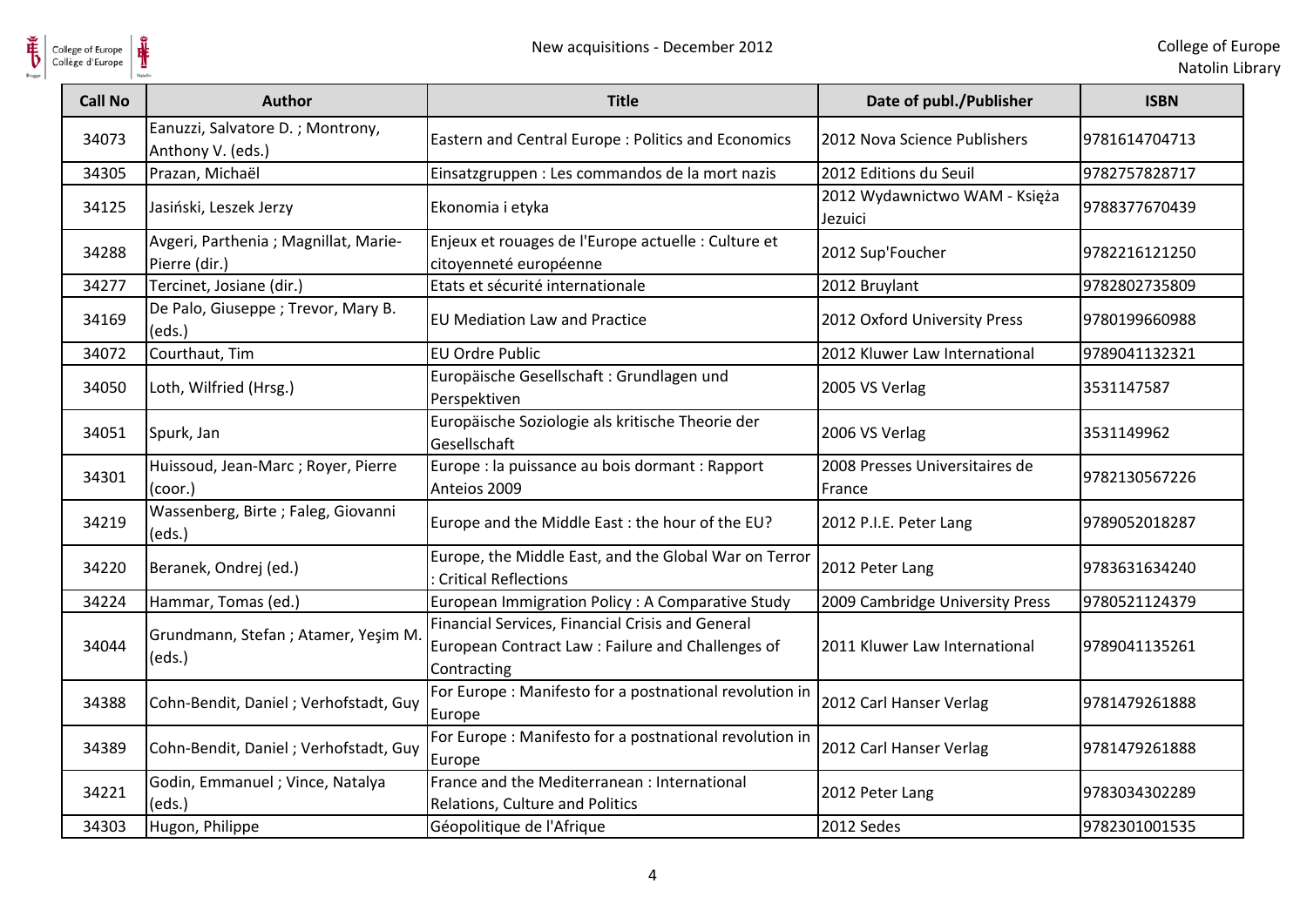

| College of Europe<br>Collège d'Europe |                                                                     | New acquisitions - December 2012                                                                                                             |                                          | College of Eu<br>Natolin Lib |
|---------------------------------------|---------------------------------------------------------------------|----------------------------------------------------------------------------------------------------------------------------------------------|------------------------------------------|------------------------------|
| <b>Call No</b>                        | <b>Author</b>                                                       | <b>Title</b>                                                                                                                                 | Date of publ./Publisher                  | <b>ISBN</b>                  |
| 34302                                 | Royer, Pierre                                                       | Géopolitique des mers et des océans : Qui tient la mer<br>tient le monde                                                                     | 2012 Presses Universitaires de<br>France | 9782130594284                |
| 34245                                 | Schirmann, Sylvain ; Mohamed-<br>Gaillard, Sarah                    | Georges Pompidou et l'Allemagne                                                                                                              | 2012 P.I.E. Peter Lang                   | 9789052010588                |
| 34062                                 | Müller, Olaf ; Vincken, Bernd (Hrsg.)                               | Gestärkt aus der Krise?                                                                                                                      | 2012 Einhard                             | 9783943748000                |
| 34128                                 | Woźniak, Michał G.(red.)                                            | Gospodarka Polski 1990-2011 / T.1 : Transformacja                                                                                            | 2012 Wydawnictwo Naukowe PWN             | 9788301169886                |
| 34129                                 | Woźniak, Michał G. (red.)                                           | Gospodarka Polski 1990-2011 / T.2 : Modernizacja                                                                                             | 2012 Wydawnictwo Naukowe PWN             | 9788301172770                |
| 34147                                 | Cawthorne, Nigel                                                    | Historia SS : Legiony śmierci w służbie Hitlera                                                                                              | 2012 MAK Verlag                          | 9783863800475                |
| 34148                                 | Nagorski, Andrew                                                    | Hitlerland : Jak naziści zdobywali władzę                                                                                                    | 2012 Dom Wydawniczy Rebis                | 9788375108095                |
| 34225                                 | Snyder, Sarah B.                                                    | Human Rights Activism and the End of the Cold War: A<br>Transnational History of the Helsinki Network                                        | 2011 Cambridge University Press          | 9781107001053                |
| 34196                                 | Nevile, Ann (ed.)                                                   | Human Rights and Social Policy: A Comparative<br>Analysis of Values and Citizenship in OECD Countries                                        | 2010 Edward Elgar Publishing             | 9781848442085                |
| 34246                                 | Pinheiro, Teresa; Cieszynska, Beata;<br>Franco, José Eduardo (eds.) | Ideas of   for Europe : An Interdisciplinary Approach to<br>European Identity                                                                | 2012 Peter Lang                          | 9783631619742                |
| 34247                                 | Schiff, Gary S.                                                     | In Search of Polin: Chasing Jewish Ghosts in Today's<br>Poland                                                                               | 2012 Peter Lang                          | 9781433113864                |
| 34205                                 | Biskupski, M.B.B.                                                   | Independence Day: Myth, Symbol, and the Creation of<br>Modern Poland                                                                         | 2012 Oxford University Press             | 9780199658817                |
| 34226                                 | Denn, David B.                                                      | Inhumanities : Nazi Interpretations of Western Culture                                                                                       | 2012 Cambridge University Press          | 9781107020498                |
| 34130                                 | Barcz, Jan; Górka, Maciej;<br>Wyrozumska, Anna                      | Instytucje i prawo Unii Europejskiej : Podręcznik dla<br>kierunków prawa, zarządzania i administracji                                        | 2012 LexisNexis Polska                   | 9788378065005                |
| 34131                                 | Dunin-Wąsowicz, Maria (red.)                                        | Integracja europejska i nowy ład gospodarczy                                                                                                 | 2012 Scholar                             | 9788373835986                |
| 34132                                 | Molendowski, Edward                                                 | Integracja handlowa w Nowych Państwach<br>Członkowskich (UE-10) : doświadczenia i wnioski dla<br>innych krajów Europy Środkowej i Wschodniej | 2012 Difin                               | 9788376417226                |
| 34248                                 | Bekemans, Léonce (ed.)                                              | Intercultural Dialogue and Multi-level Governance in<br>Europe: A Human Rights Based Approach                                                | 2012 P.I.E. Peter Lang                   | 9789052018713                |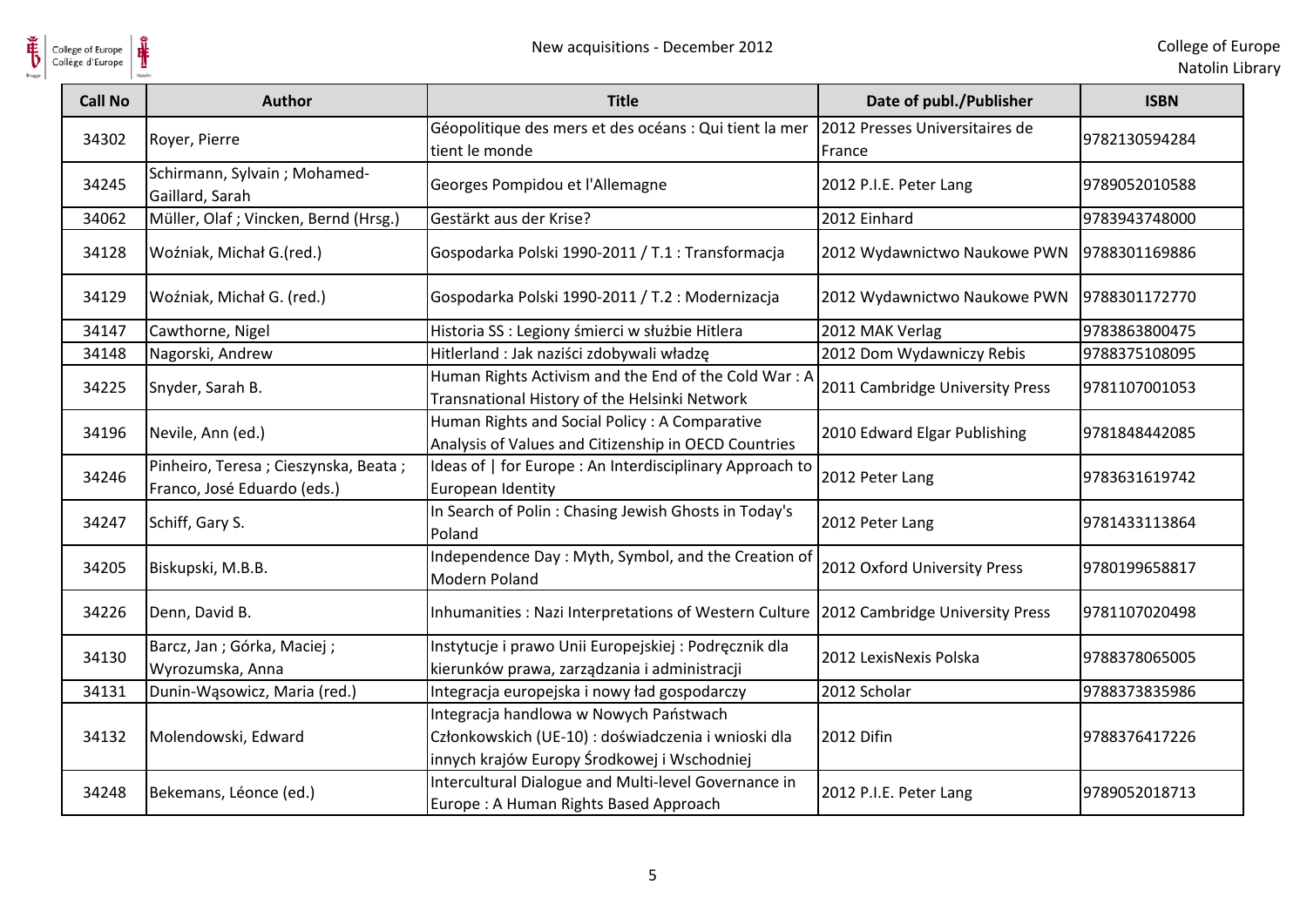

| College of Europe<br>Collège d'Europe | New acquisitions - December 2012                      |                                                                                                                  |                                          | College of Eur<br>Natolin Lib |
|---------------------------------------|-------------------------------------------------------|------------------------------------------------------------------------------------------------------------------|------------------------------------------|-------------------------------|
| <b>Call No</b>                        | <b>Author</b>                                         | <b>Title</b>                                                                                                     | Date of publ./Publisher                  | <b>ISBN</b>                   |
| 34170                                 | McClean, David                                        | International Co-operation in Civil and Criminal<br><b>Matters</b>                                               | 2012 Oxford University Press             | 9780199602063                 |
| 34271                                 | Morin, Michel                                         | Je suis Jean Monnet                                                                                              | 2012 Jacques André                       | 9782757002414                 |
| 34133                                 | Pach-Gurgul, Agnieszka                                | Jednolity rynek energii elektrycznej w Unii Europejskiej<br>w kontekście bezpieczeństwa energetycznego Polski    | 2012 Difin                               | 9788376417172                 |
| 34249                                 | Birri-Tomovska, Kristina                              | Jews of Yugoslavia 1918-1941 : A History of<br><b>Macedonian Sephards</b>                                        | 2012 Peter Lang                          | 9783034311663                 |
| 34206                                 | Head, Naomi                                           | Justifying violence: Communicative ethics and the use<br>of force in Kosovo                                      | 2012 Manchester Univ Press               | 9780719083075                 |
| 34149                                 | Małuszyńska, Ewa; Gruchman, Bohdan<br>$(\text{red.})$ | Kompendium wiedzy o Unii Europejskiej                                                                            | 2012 Wydawnictwo Naukowe PWN             | 9788301170332                 |
| 34150                                 | Kamiński, Michał; Morozowski,<br>Andrzej              | Koniec PiS-u                                                                                                     | 2012 Czerwone i Czarne                   | 9788377000359                 |
| 34218                                 | Ben Hamouda, Houda; Bouchard,<br>Mathieu (dir.)       | La construction d'un espace euro-méditerranéen :<br>Geneses, mythes et perspectives                              | 2012 P.I.E.-Peter Lang                   | 9789052017747                 |
| 34250                                 | Defrance, Corine ; Pfeil, Ulrich (ed.)                | La construction d'un espace scientifique commun ? : La<br>France, La RFA Et L'Europe après le "choc du Spoutnik" | 2012 P.I.E. Peter Lang                   | 9789052018577                 |
| 34284                                 | Courty, Guillaume ; Devin, Guillaume                  | La construction européenne                                                                                       | 2010 La Découverte                       | 9782707165060                 |
| 34290                                 | Malosse, Henri ; Limousin, Laure                      | La construction européenne : Histoire et avenir d'une<br>Europe des peuples                                      | 2012 L'Harmattan                         | 9782296961074                 |
| 34384                                 | Marguénaud, Jean-Pierre                               | La Cour européenne des droits de l'homme                                                                         | 2012 Dalloz                              | 9782247120062                 |
| 34304                                 | Kershaw, lan                                          | La fin: Allemagne 1944-1945                                                                                      | 2012 Editions du Seuil                   | 9782020803014                 |
| 34282                                 | Defrance, Corine ; Pfeil, Ulrich (dir.)               | La France, l'Allemagne et le traité de l'Elysée : 1963-<br>2013                                                  | 2012 CNRS Editions                       | 9782271074881                 |
| 34049                                 | Rieben; Henri et al.                                  | La greffe européenne                                                                                             | 1973 Centre de recherches<br>européennes |                               |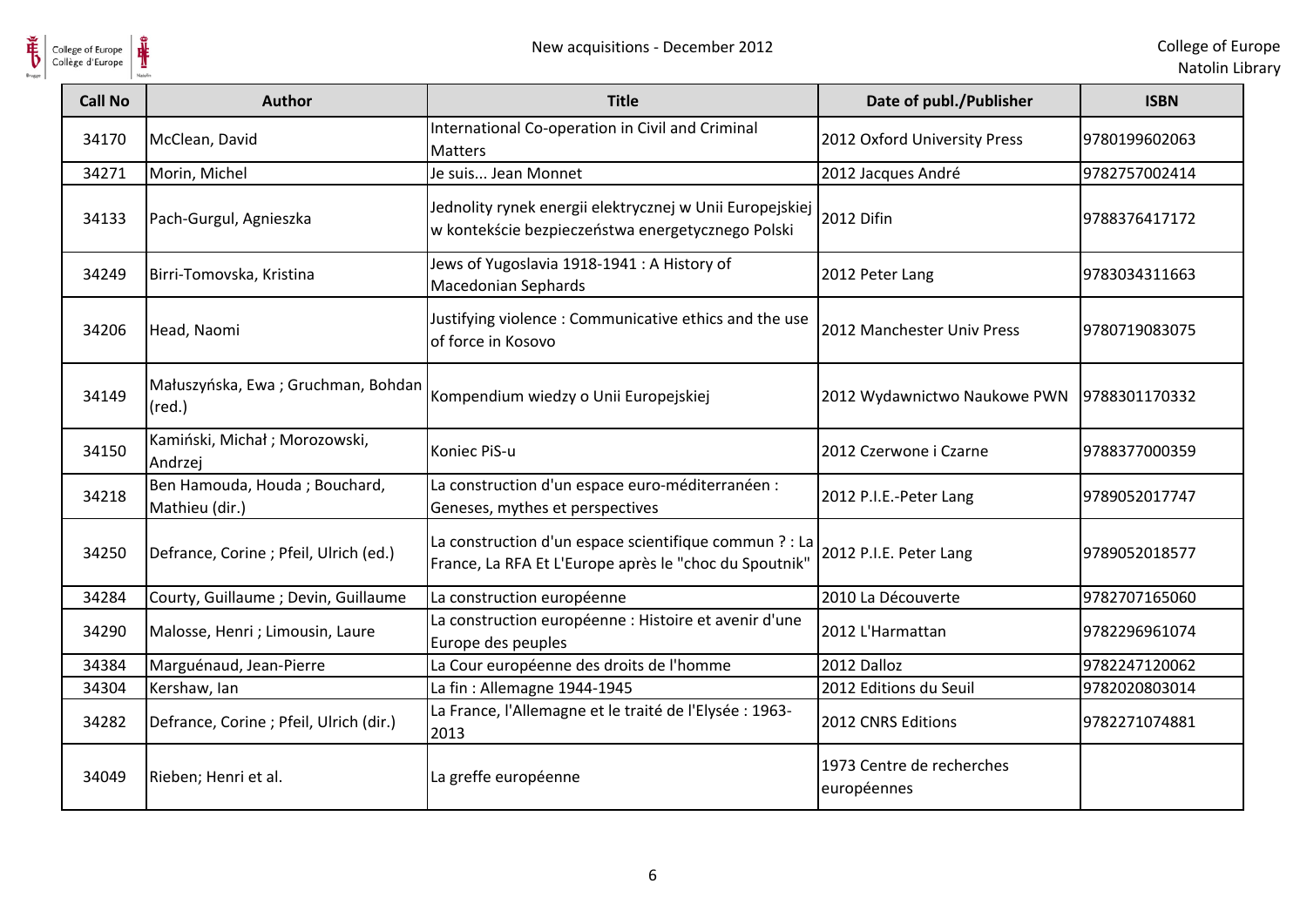

| College of Europe<br>Collège d'Europe | New acquisitions - December 2012                             |                                                                                                                                                 |                                                   | College of Eu<br>Natolin Lik |
|---------------------------------------|--------------------------------------------------------------|-------------------------------------------------------------------------------------------------------------------------------------------------|---------------------------------------------------|------------------------------|
| <b>Call No</b>                        | <b>Author</b>                                                | <b>Title</b>                                                                                                                                    | Date of publ./Publisher                           | <b>ISBN</b>                  |
| 34291                                 | Türke, András István                                         | La politique européenne de sécurité et de défense :<br>Quel bilan après 10 ans ? Quelles nouvelles<br>orientations?                             | 2012 L'Harmattan                                  | 9782296965805                |
| 34294                                 | Pierre, Philippe ; Leduc, Fabrice (dir.)                     | La réparation intégrale en Europe : Etudes<br>comparatives des droits nationaux                                                                 | 2012 Larcier                                      | 9782804454111                |
| 34273                                 | Werth, Nicolas                                               | La route de la Kolyma : voyage sur les traces du Goulag 2012 Belin                                                                              |                                                   | 9782701164168                |
| 34171                                 | Straw, Jack                                                  | Last Man Standing: Memoirs of a Political Survivor                                                                                              | 2012 Macmillan                                    | 9781447222750                |
| 34295                                 | Giudicelli-Delage, Geneviève ; Lazerges,<br>Christine (dir.) | Le droit pénal de l'Union européenne au lendemain du<br>Traité de Lisbonne                                                                      | 2012 Société de législation comparé 9782365170116 |                              |
| 34293                                 | Saint-Etienne, Christian                                     | Le Joker européen : La vraie solution pour sortir de la<br>crise                                                                                | 2012 Odile Jacob                                  | 9782738128157                |
| 34278                                 | Tercinet, Josiane                                            | Le maintien de la paix et de la sécurité internationales                                                                                        | 2012 Bruylant                                     | 9782802735816                |
| 34287                                 | Laïdi, Zaki                                                  | Le monde selon Obama : La politique étrangère des<br>Etats-Unis                                                                                 | 2012 Flammarion                                   | 9782081284463                |
| 34231                                 | Heinrich, Hans-Georg ; Lobova, Ludilla<br>(eds.)             | Legal Systems in Transition : A Comparison of Seven<br><b>Post-Soviet Countries</b>                                                             | 2012 Peter Lang                                   | 9783631621868                |
| 34292                                 | Grosescu, Raluca                                             | Les communistes dans l'après-communisme :<br>Trajectoires de conversion politique de la<br>nomenklatura roumaine après 1989                     | 2012 Michel Houdiard Editeur                      | 9782356920805                |
| 34299                                 | Ducret, Diane; Hecht, Emmanuel (dir.)                        | Les derniers jours des dictateurs                                                                                                               | 2012 L'Express ; Perrin                           | 9782262039431                |
| 34252                                 |                                                              | Bayou, Céline ; Chillaud, Matthieu (dir.) Les Etats baltes en transition : Le retour à l'Europe                                                 | 2012 P.I.E. Peter Lang                            | 9789052018683                |
| 34272                                 | Naimark, Norman M.                                           | Les génocides de Staline                                                                                                                        | 2012 L'Arche                                      | 9782851817815                |
| 34275                                 | Svetova, Zoïa                                                | Les innocents seront coupables : Comment la justice<br>est manipulée en Russie                                                                  | 2012 François Bourin Editeur                      | 9782849413487                |
| 34061                                 | (dir.)                                                       | Mangenot, Michel; Schirmann, Sylvain Les institutions européennes font leur histoire :<br>Regards croisés soixante ans après le traité de Paris | 2012 Peter Lang                                   | 9789052018829                |
| 34253                                 | (dir.)                                                       | Mangenot, Michel; Schirmann, Sylvain Les Institutions européennes font leur histoire :<br>Regards croisés soixante ans après le traité de Paris | 2012 Peter Lang                                   | 9789052018829                |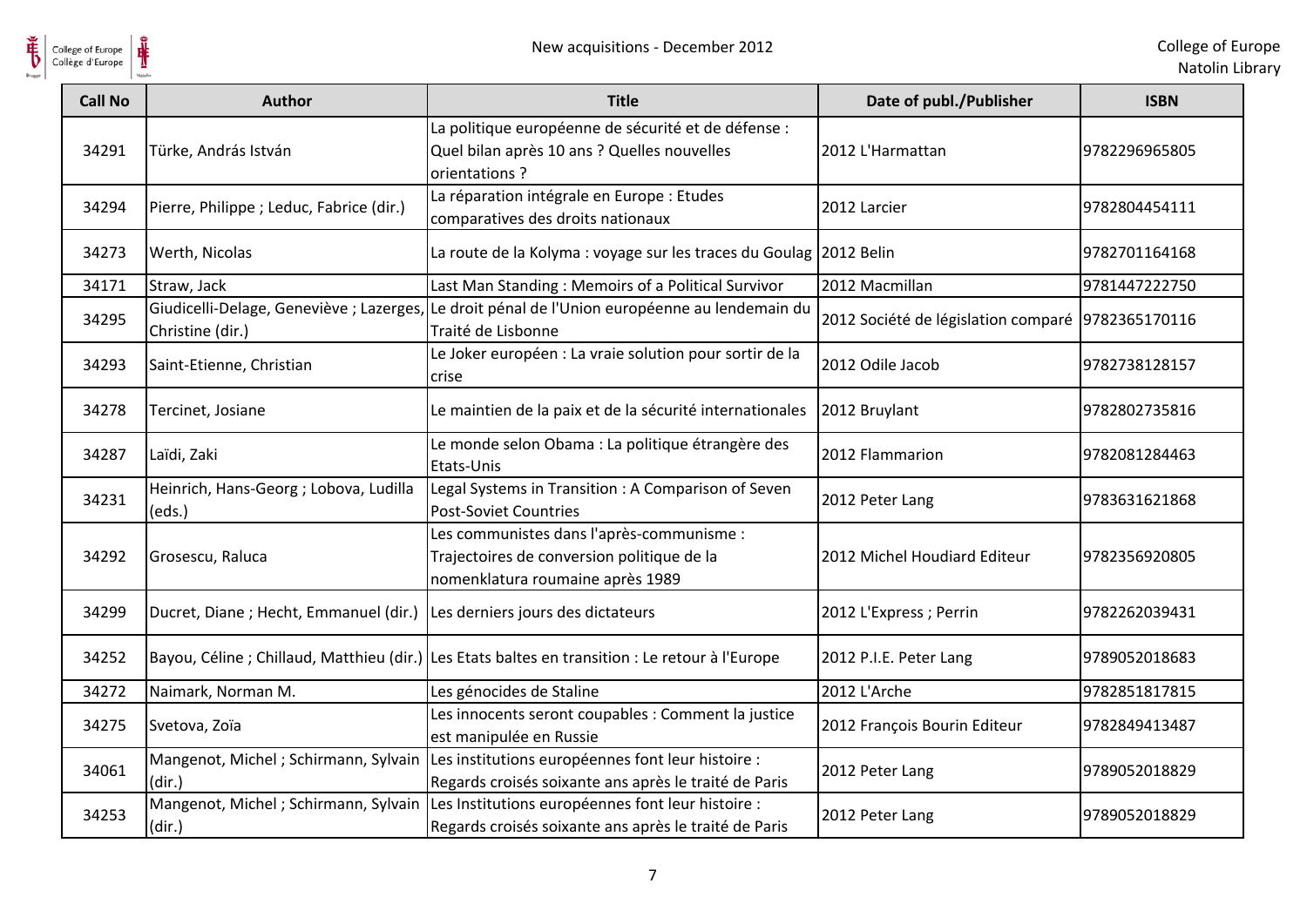

| College of Europe<br>Collège d'Europe |                                                                                  | New acquisitions - December 2012                                                                         |                                                                | College of Eur<br>Natolin Lib |
|---------------------------------------|----------------------------------------------------------------------------------|----------------------------------------------------------------------------------------------------------|----------------------------------------------------------------|-------------------------------|
| <b>Call No</b>                        | Author                                                                           | <b>Title</b>                                                                                             | Date of publ./Publisher                                        | <b>ISBN</b>                   |
| 34298                                 | Toynbee, Arnold J.                                                               | Les massacre des Arméniens : Le meurtre d'une nation<br>$(1915-1916)$                                    | 2012 Payot                                                     | 9782228907934                 |
| 34254                                 | Audigier, François ; Colon, David ;<br>Fogacci, Frédéric (dir.)                  | Les partis politiques : Nouveaux regards : Une<br>contribution au renouvellement de l'histoire politique | 2012 Peter Lang                                                | 9789052018218                 |
| 34300                                 | Hobsbawm, Eric J.                                                                | Les primitifs de la révolte dans l'Europe moderne                                                        | 2012 Pluriel                                                   | 9782818502785                 |
| 34340                                 | Priollaud, François-Xavier ; Siritzky,<br>David (ed.)                            | Les Traités européens après le traité de Lisbonne :<br>Textes comparés                                   | 2012 La Documentation Française                                | 9782110091192                 |
| 34341                                 | Priollaud, François-Xavier ; Siritzky,<br>David (ed.)                            | Les Traités européens après le traité de Lisbonne :<br>Textes comparés                                   | 2012 La Documentation Française                                | 9782110091192                 |
| 34342                                 | Priollaud, François-Xavier ; Siritzky,<br>David (ed.)                            | Les Traités européens après le traité de Lisbonne :<br>Textes comparés                                   | 2012 La Documentation Française                                | 9782110091192                 |
| 34343                                 | Priollaud, François-Xavier ; Siritzky,<br>David (ed.)                            | Les Traités européens après le traité de Lisbonne :<br>Textes comparés                                   | 2012 La Documentation Française                                | 9782110091192                 |
| 34255                                 | Migasiński, Jacek (ed.)                                                          | Leszek Kołakowski in Memoriam                                                                            | 2012 Peter Lang                                                | 9783631618240                 |
| 34199                                 | Gaines, Sanford ; Olsen, Birgitte<br>Egelund ; Sørensen, Karsten Engsig<br>(ed.) | Liberalising Trade in the EU and the WTO: A Legal<br>Comparison                                          | 2012 Cambridge University Press                                | 9781107012752                 |
| 34134                                 | Szablewski, Andrzej T.                                                           | Liberalizacja a bezpieczeństwo dostaw energii<br>elektrycznej                                            | 2012 Instytut Nauk Ekonomicznych<br>PAN ; Wydawnictwo Key Text | 9788361597292                 |
| 34079                                 | Alcamo, Joseph ; Olesen, Jørgen E.                                               | Life in Europe Under Climate Change                                                                      | 2012 Wiley                                                     | 9781405196185                 |
| 34080                                 | Krugman, Paul R.; Wells, Robin                                                   | Macroeconomics                                                                                           | 2013 Worth Publishers                                          | 9781429283434                 |
| 34200                                 | Jackson, Ben ; Saunders, Robert (eds.)                                           | Making Thatcher's Britain                                                                                | 2012 Cambridge University Press                                | 9781107683372                 |
| 34452                                 | Suvorov, Viktor                                                                  | Matka diabła: kulisy rządów Chruszczowa                                                                  | 2012 Dom Wydawniczy Rebis                                      | 9788375108675                 |
| 34257                                 | Niethammer, Lutz                                                                 | Memory and History: Essays in Contemporary History                                                       | 2012 Peter Lang                                                | 9783631619155                 |
| 34081                                 | Krugman, Paul R.; Wells, Robin                                                   | Microeconomics                                                                                           | 2013 Worth Publishers                                          | 9781429283427                 |
| 34135                                 | Czepelak, Marcin                                                                 | Międzynarodowe prawo zobowiązań Unii Europejskiej<br>komentarz do rozporządzeń rzymskich                 | 2012 LexisNexis                                                | 9788378064923                 |
| 34082                                 | Mendilow, Jonathan (ed.)                                                         | Money, Corruption, and Political Competition in<br><b>Established and Emerging Democracies</b>           | 2012 Lexington Books                                           | 9780739170755                 |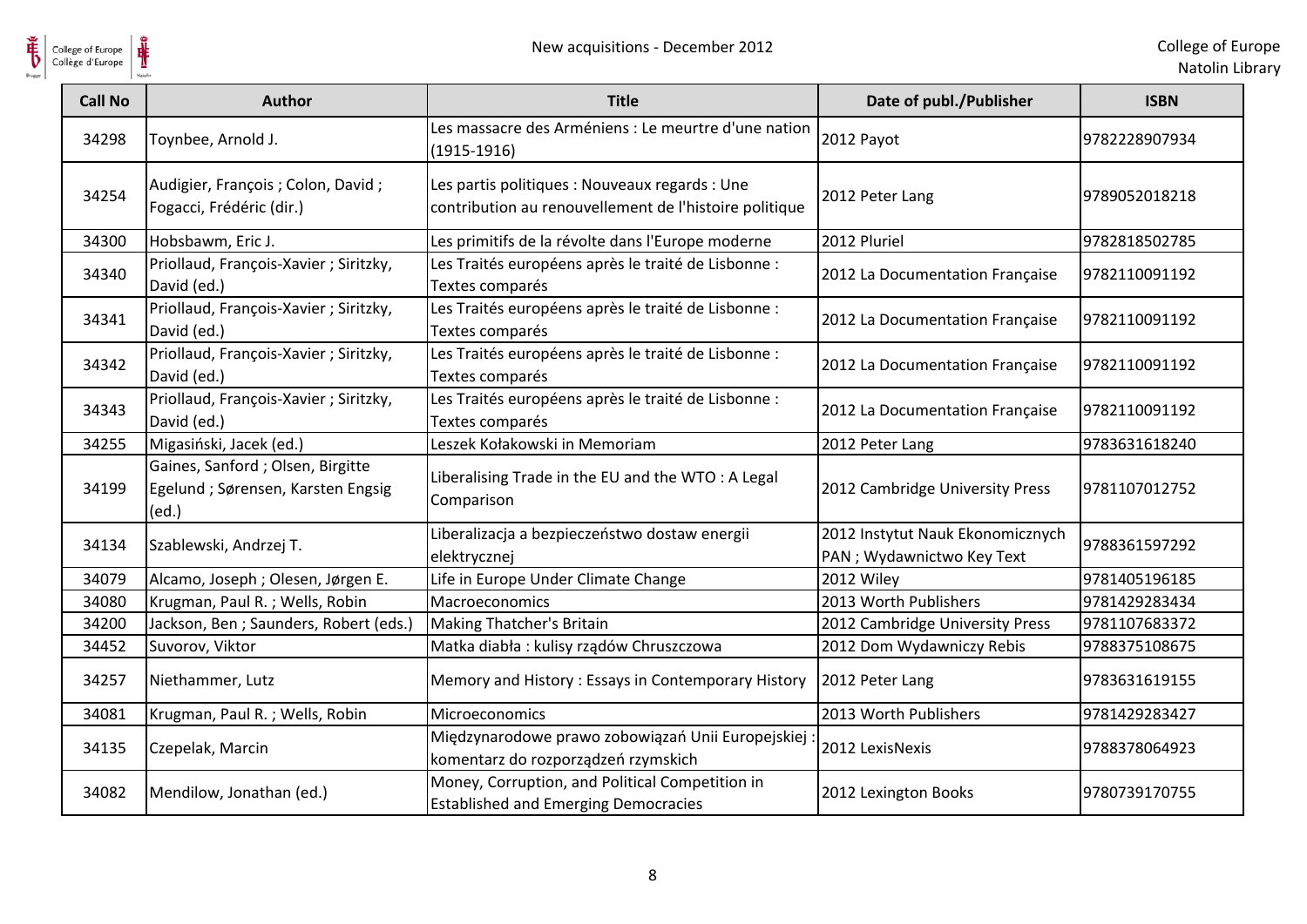

| College of Europe<br>Collège d'Europe | New acquisitions - December 2012                                  |                                                                                                                                    |                                                           | College of Eu<br>Natolin Lib |
|---------------------------------------|-------------------------------------------------------------------|------------------------------------------------------------------------------------------------------------------------------------|-----------------------------------------------------------|------------------------------|
| <b>Call No</b>                        | <b>Author</b>                                                     | <b>Title</b>                                                                                                                       | Date of publ./Publisher                                   | <b>ISBN</b>                  |
| 34151                                 | Nagorski, Andrew                                                  | Największa bitwa: Moskwa 1941-1942: Stalin, Hitler i<br>rozpaczliwa walka o Moskwę, która zmieniła bieg<br>drugiej wojny światowej | 2008 Dom Wydawniczy REBIS                                 | 9788375101003                |
| 34136                                 | Kapralski, Sławomir                                               | Naród z popiołów: Pamięć zagłady a tożsamość<br>Romów                                                                              | 2012 Wydawnictwo Naukowe<br>Scholar                       | 9788373834576                |
| 34083                                 | Sperling, James; Papacosma, S. Victor<br>(ed.)                    | NATO after Sixty Years: A Stable Crisis                                                                                            | 2012 The Kent State University Press 9781606351352        |                              |
| 34192                                 | Rynning, Sten                                                     | NATO in Afghanistan : The Liberal Disconnect                                                                                       | 2012 Stanford University Press                            | 9780804782371                |
| 34152                                 | Rożek, Tomasz; Bartnik, Ewa (et al.)                              | Nauka po prostu: wywiady z wybitnymi                                                                                               | 2011 Demart                                               | 9788374276023                |
| 34215                                 | Eko, Lyombe                                                       | New media, Old Regimes : Case Studies in Comparative<br><b>Communication Law and Policy</b>                                        | 2012 Lexington Books                                      | 9780739167892                |
| 34137                                 | Doliński, Wojciech                                                | Nowe ślady stare drogi : Europa w pamiętnikach<br>Polaków                                                                          | 2012 Nomos                                                | 9788376880792                |
| 34138                                 | Bauman, Zygmunt                                                   | Nowoczesność i Zagłada                                                                                                             | 2012 Wydawnictwo Literackie                               | 9788308049747                |
| 34141                                 | Balcerowicz, Leszek (wybór tekstów<br>dokonał i wstępem opatrzył) | Odkrywając wolność: Przeciw zniewoleniu umysłów                                                                                    | 2012 Zysk i S-ka                                          | 9788377850619                |
| 34285                                 | Siritzky, David                                                   | Parlons Europe en 30 questions                                                                                                     | 2012 La documentation Française                           | 9782110090294                |
| 34139                                 | Cardenal, Juan Pablo; Araújo,<br>Heriberto                        | Podbój świata po chińsku                                                                                                           | 2012 Wydawnictwo Sonia Draga                              | 9788375085426                |
| 34153                                 | Pilikowski, Jerzy                                                 | Podróż w świat cywilizacji                                                                                                         | 2012 Wydawnictwo WAM                                      | 9788377670613                |
| 34154                                 | Breczko, Jacek                                                    | Poglądy historiozoficzne pisarzy z kręgu Kultury<br>paryskiej : przezwyciężenie katastrofizmu odrzucenie<br>mesjanizmu             | 2010 Wydawnictwo Uniwersytetu<br>Marii Curie-Skłodowskiej | 9788322731840                |
| 34197                                 | Neuss, Beate; Nötzold, Antje(Hrsg.)                               | Polen als Motor des europäischen<br>Integrationsprozesses                                                                          | 2012 Nomos                                                | 9783832974923                |
| 34216                                 | Strybel, Robert ; Strybel, Maria                                  | Polish Heritage Cookery                                                                                                            | 2005 Hippocrene Books                                     | 9780781811248                |
| 34140                                 | Grzywa, Anna                                                      | Potęga manipulacji                                                                                                                 | 2012 Wydawnictwo Czelej                                   | 9788375631814                |
| 34105                                 | Kuś, Artur (red.)                                                 | Prawo instytucjonalne Unii Europejskiej w zarysie                                                                                  | 2012 Wydawnictwo KUL                                      | 9788377024881                |
| 34106                                 | Kenig-Witkowska, Maria Magdalena                                  | Prawo środowiska Unii Europejskiej                                                                                                 | 2012 LEX - a Wolters Kluwer<br>business                   | 9788326439681                |
| 34107                                 | Konopacki, Stanisław                                              | Prezydencja Polski w Radzie Unii Europejskiej: Bilans<br>osiągnięć                                                                 | 2012 Wydawnictwo Adam<br>Marszałek                        | 9788377804582                |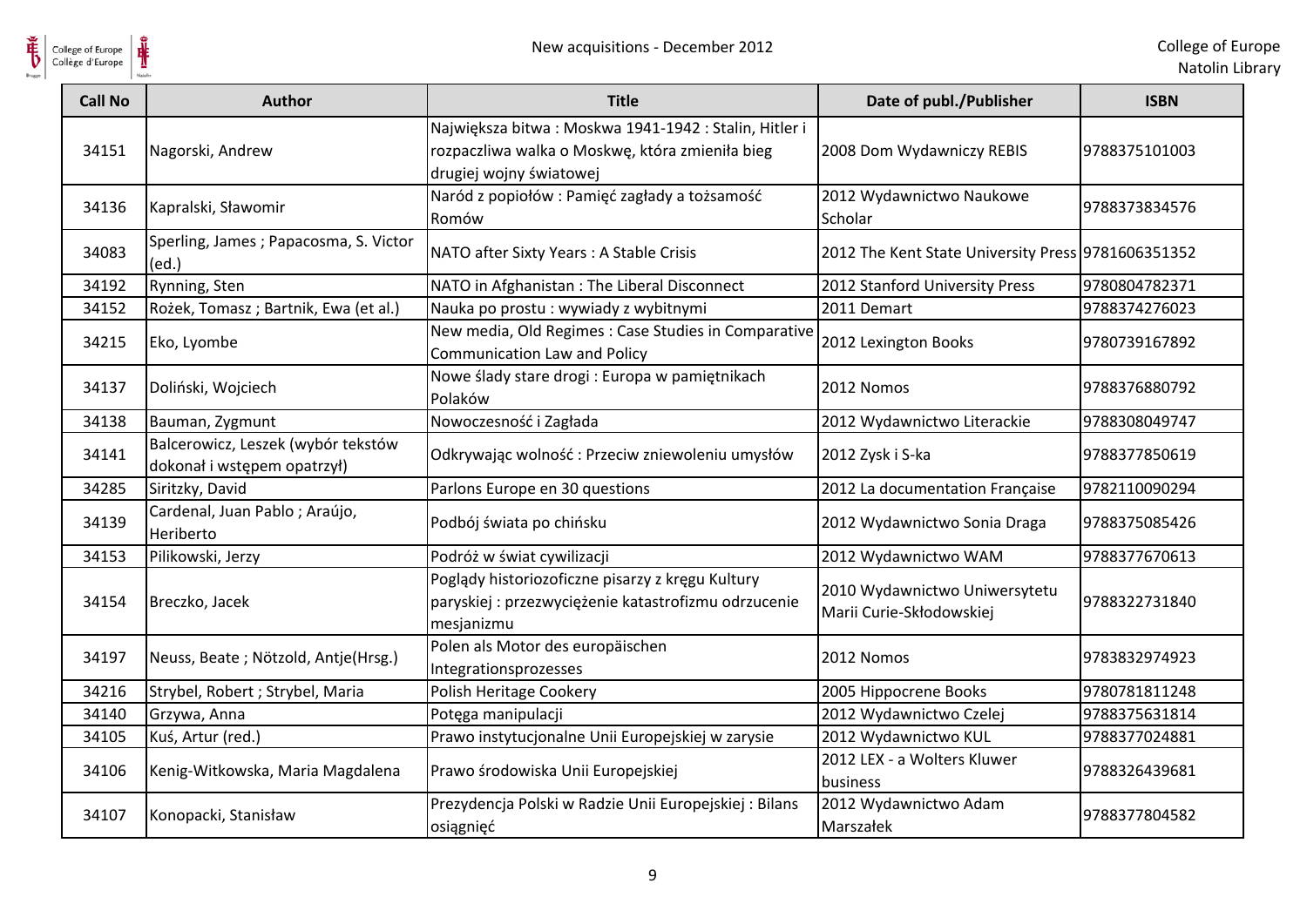

| college of Europe<br>collège d'Europe |                                                | New acquisitions - December 2012                                                                                                                |                                                                              | College of Eu<br>Natolin Lik |
|---------------------------------------|------------------------------------------------|-------------------------------------------------------------------------------------------------------------------------------------------------|------------------------------------------------------------------------------|------------------------------|
| <b>Call No</b>                        | <b>Author</b>                                  | <b>Title</b>                                                                                                                                    | Date of publ./Publisher                                                      | <b>ISBN</b>                  |
| 34108                                 | al.] (red.)                                    | Klafkowska-Waśniowska, Katarzyna [et   Problemy polskiego i europejskiego prawa prywatnego<br>: księga pamiątkowa profesora Mariana Kępińskiego | 2012 Wolters Kluwer Polska                                                   | 9788326437694                |
| 34109                                 | Wawrzyk, Piotr                                 | Przestrzeń wolności, bezpieczeństwa i sprawiedliwości<br>Unii Europejskiej                                                                      | 2012 Wydawnictwo Poltext                                                     | 9788375612561                |
| 34259                                 | De Ligio, Giulio (dir.)                        | Raymond Aron, penseur de l'Europe et de la nation                                                                                               | 2012 Peter Lang                                                              | 9789052018263                |
| 34212                                 | Snyder, Jack L. (ed.)                          | Religion and International Relations Theory                                                                                                     | 2011 Columbia University Press                                               | 9780231153386                |
| 34110                                 | Barcz, Jan (red.)                              | Rewizja traktatów stanowiących podstawę Unii<br>Europejskiej po wejściu w życie Traktatu z Lizbony:<br>praktyka, problemy prawne i proceduralne | 2012 Dom Wydawniczy "Elipsa"                                                 | 9788371510991                |
| 34227                                 | Tsygankov, Andrei P.                           | Russia and the West from Alexander to Putin: Honor<br>in International Relations                                                                | 2012 Cambridge University Press                                              | 9781107025523                |
| 34111                                 | Reginia-Zacharski, Jacek                       | Rwanda: Wojna i ludobójstwo                                                                                                                     | 2012 Wydawnictwo Naukowe PWN                                                 | 9788301172305                |
| 34155                                 | Hughes, Robert                                 | Rzym                                                                                                                                            | 2012 Wydawnictwo Magnum                                                      | 9788389656858                |
| 34112                                 | Waluch, Kazimierz                              | Sieci współpracy kulturalnej w Europie                                                                                                          | 2012 Difin                                                                   | 9788376417080                |
| 34286                                 | Busekist, Astrid von (dir.)                    | Singulière Belgique                                                                                                                             | 2012 Fayard                                                                  | 9782213636801                |
| 34084                                 | Dobbs, MIchael                                 | Six Months in 1945 : FDR, Stalin, Churchill, and Truman<br>from World War to Cold War                                                           | 2012 Hutchinson                                                              | 9780091944230                |
| 34217                                 | Gow, James; Carmichael, Cathie                 | Slovenia and the Slovenes : A Small State in the New<br>Europe                                                                                  | 2010 C Hurst & Co Publishers                                                 | 9781850659440                |
| 34172                                 | Bandelj, Nina ; Solinger, Dorothy J.<br>(eds.) | Socialism Vanquished, Socialism Challenged: Eastern<br>Europe and China, 1989-2009                                                              | 2012 Oxford University Press                                                 | 9780199895960                |
| 34142                                 | Kuczyński, Waldemar                            | Solidarność u władzy: Dziennik 1989-1993                                                                                                        | 2010 Europejskie Centrum<br>Solidarności                                     | 9788392981398                |
| 34113                                 | Kuczyński, Waldemar                            | Solidarność w opozycji : Dziennik 1993-1997                                                                                                     | 2012 Wydawnictwo Poltext                                                     | 9788375612202                |
| 34114                                 | Jasiński, Leszek Jerzy                         | Spójność ekonomiczna i społeczna regionów państw<br>Unii Europejskiej                                                                           | 2012 Oficyna Wydawnicza<br>Politechniki Warszawskiej                         | 9788378140368                |
| 34099                                 | Zdanowski, Jerzy                               | Stosunki międzynarodowe na Bliskim Wschodzie w XX<br>wieku                                                                                      | 2012 Krakowskie Towarzystwo<br>Edukacyjne - Oficyna Wydawnicza<br><b>AFM</b> | 9788375712728                |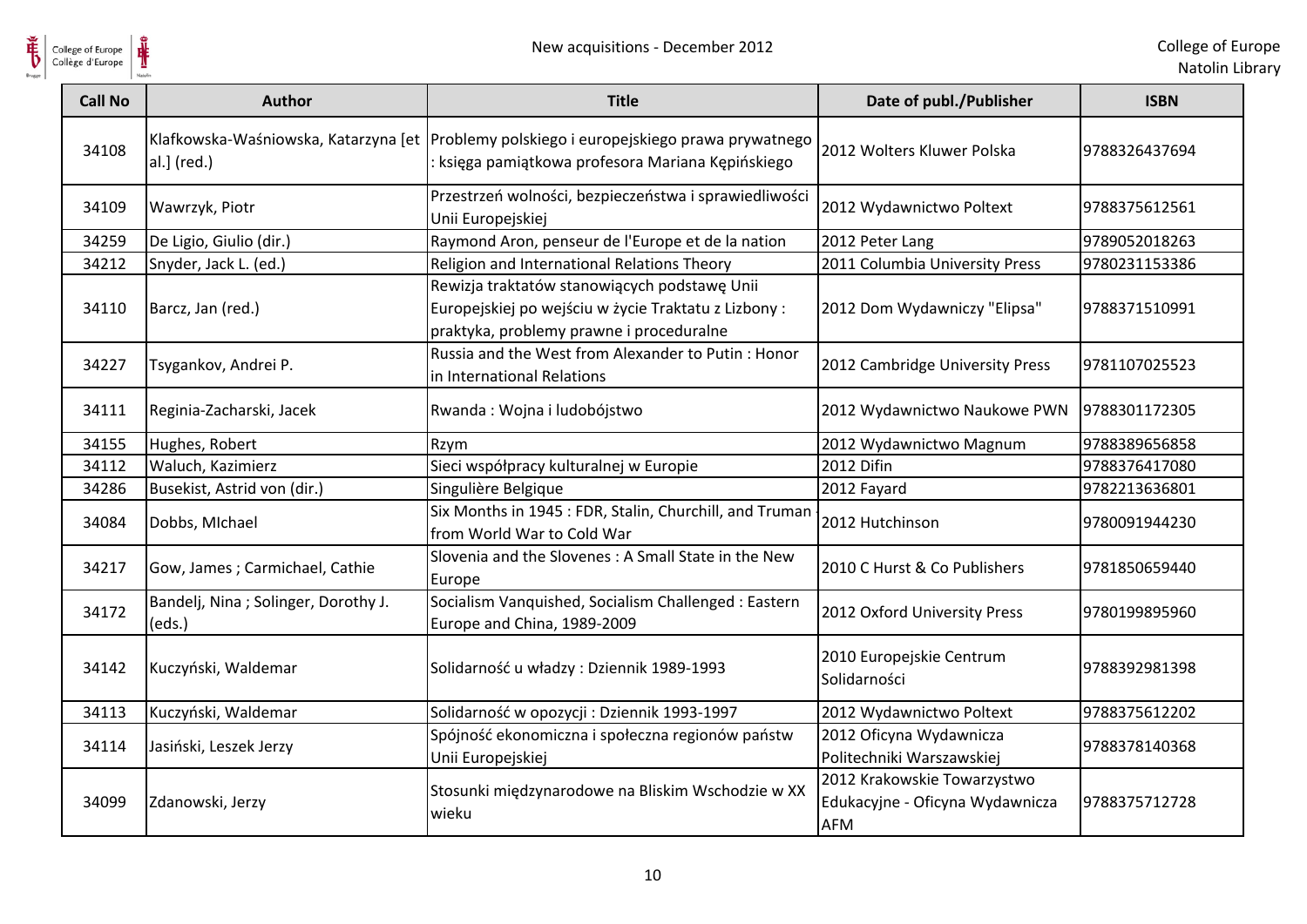

| College of Europe<br>Collège d'Europe | New acquisitions - December 2012                  |                                                                                 |                                       | College of Eur<br>Natolin Lib |
|---------------------------------------|---------------------------------------------------|---------------------------------------------------------------------------------|---------------------------------------|-------------------------------|
| <b>Call No</b>                        | <b>Author</b>                                     | <b>Title</b>                                                                    | Date of publ./Publisher               | <b>ISBN</b>                   |
| 34115                                 | Górka, Maciej                                     | System Instytucjonalny Unii Europejskiej. Tom 3                                 | 2012 Instytut Wydawniczy<br>EuroPrawo | 9788376270722                 |
| 34228                                 | Hanshew, Karrin                                   | Terror and Democracy in West Germany                                            | 2012 Cambridge University Press       | 9781107017375                 |
| 34201                                 | Plokhy, Serhii                                    | The Cossack Myth: History and Nationhood in the Age<br>of Empires               | 2012 Cambridge University Press       | 9781107022102                 |
| 34085                                 | Copeland, Paul ; Papadimitriou,<br>Dimitris (ed.) | The EU's Lisbon Strategy : Evaluating Success,<br><b>Understanding Failure</b>  | 2012 Palgrave                         | 9780230337121                 |
| 34087                                 | Makhonko, Elena; Michalik Ewa                     | The Food and Cooking of Russia and Poland                                       | 2011 Lorenz Books                     | 9780754823117                 |
| 34204                                 | Grieder, Peter                                    | The German Democratic Republic                                                  | 2012 Palgrave Macmillan               | 9780230579378                 |
| 34077                                 | Jolly, Adam                                       | The Handbook of European Intellectual Property<br>Management                    | 2012 Kogan Page                       | 9780749464158                 |
| 34211                                 | Jeffrey, Alexander Sam                            | The Improvised State: Sovereignty, Performance and<br>Agency in Dayton Bosnia   | 2012 Wiley & Sons                     | 9781444336993                 |
| 34092                                 | Holmes, Michael; Roder, Knut (eds.)               | The Left and the European Constitution : From Laeken<br>to Lisbon               | 2012 Manchester University Press      | 9780719080838                 |
| 34186                                 | Hix, Simon; Høyland, Bjørn Kåre                   | The Political System of the European Union                                      | 2011 Palgrave Macmillan               | 9780230249820                 |
| 34187                                 | Hix, Simon ; Høyland, Bjørn Kåre                  | The Political System of the European Union                                      | 2011 Palgrave Macmillan               | 9780230249820                 |
| 34185                                 | Hix, Simon; Høyland, Bjørn Kåre                   | The Political System of the European Union                                      | 2011 Palgrave Macmillan               | 9780230249820                 |
| 34188                                 | Hix, Simon; Høyland, Bjørn Kåre                   | The Political System of the European Union                                      | 2011 Palgrave Macmillan               | 9780230249820                 |
| 34208                                 | Tismaneanu, Vladimir (ed.)                        | The Revolutions of 1989                                                         | 1999 Routledge                        | 0415169496                    |
| 34229                                 | Payne, Stanley G.                                 | The Spanish Civil War                                                           | 2012 Cambridge University Press       | 9780521174701                 |
| 34202                                 | Nolan, Mary                                       | The Transatlantic Century: Europe and America, 1890-<br>2010                    | 2012 Cambridge University Press       | 9780521692212                 |
| 34195                                 | Graham, Helen                                     | The War and its Shadow: Spain's Civil War in Europe's<br>Long Twentieth Century | 2012 Sussex Academic Press            | 9781845195106                 |
| 34191                                 | Medvetz, Thomas                                   | Think Tanks in America                                                          | 2012 University of Chicago Press      | 9780226517292                 |
| 34116                                 | Bartoszewski, Władysław                           | To, co najważniejsze                                                            | 2012 Wydawnictwo Naukowe PWN          | 9788301172367                 |
| 34156                                 | Legutko, Ryszard                                  | Triumf człowieka pospolitego                                                    | 2012 Zysk i S-ka                      | 9788377850893                 |
| 34104                                 | Gibas-Krzak, Danuta                               | Ukraina między Rosją a Polską                                                   | 2006 Wydawnictwo Adam<br>Marszałek    | 9788374413305                 |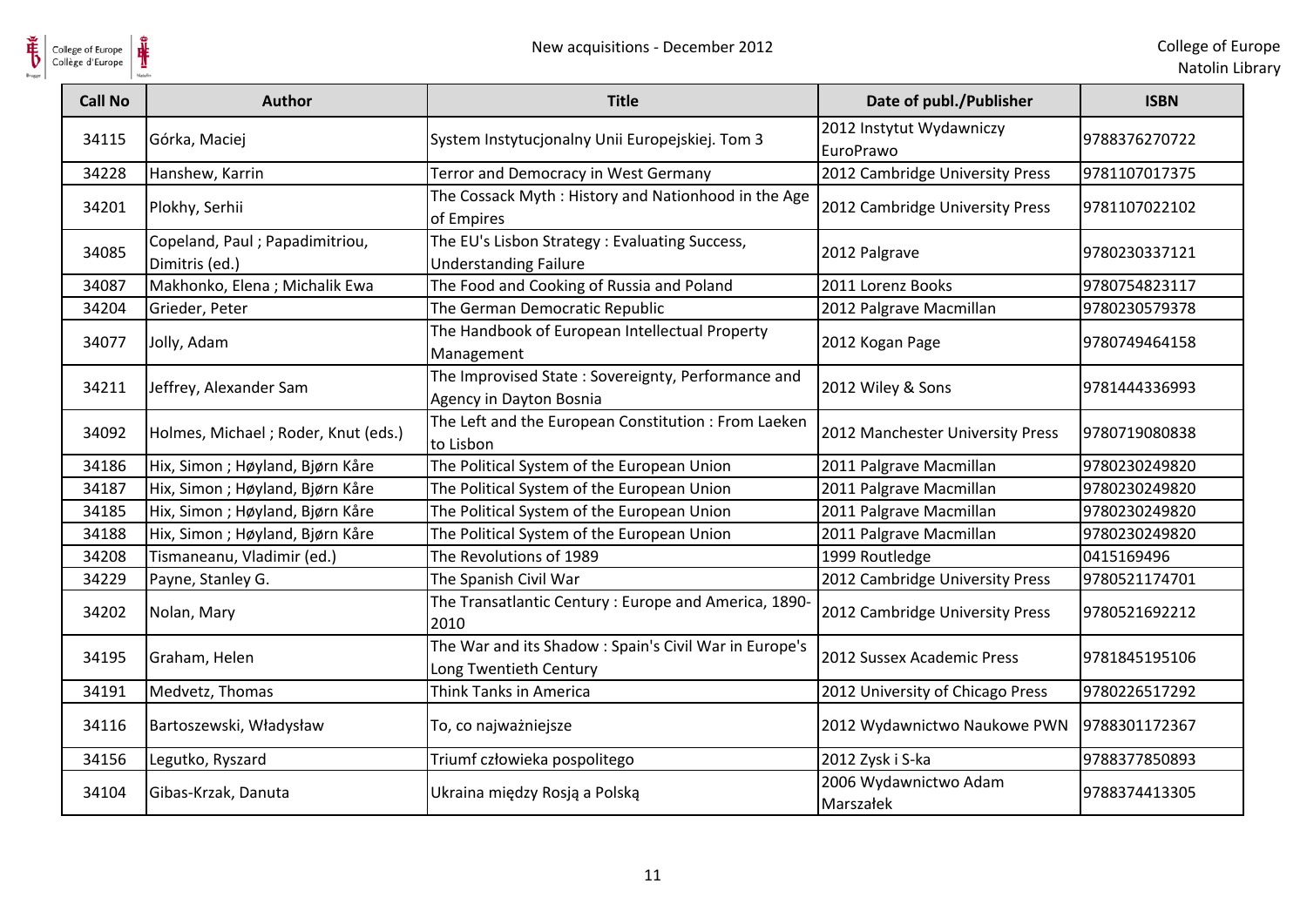

| College of Europe<br>Collège d'Europe | New acquisitions - December 2012                                  |                                                                                                                                       |                                                                            | College of Eu<br>Natolin Lik |
|---------------------------------------|-------------------------------------------------------------------|---------------------------------------------------------------------------------------------------------------------------------------|----------------------------------------------------------------------------|------------------------------|
| <b>Call No</b>                        | <b>Author</b>                                                     | <b>Title</b>                                                                                                                          | Date of publ./Publisher                                                    | <b>ISBN</b>                  |
| 34268                                 | Libera, Martial                                                   | Un rêve de puissance : La France et le contrôle de<br>l'économie allemande (1942-1949)                                                | 2012 Peter Lang                                                            | 9789052018591                |
| 34274                                 | Vitkovski, Dimitri                                                | Une vie au Goulag                                                                                                                     | 2012 Belin                                                                 | 9782701164410                |
| 34143                                 | Muszyński, Mariusz; Harasimiuk,<br>Dominika E.; Kozak, Małgorzata | Unia Europejska: Instytucje, polityki, prawo                                                                                          | 2012 Oficyna Wydawnicza Uczelni<br>Łazarskiego                             | 9788360694381                |
| 34157                                 | Wojtczak, Dorota                                                  | Usługi bankowe w regulacjach Unii Europejskiej                                                                                        | 2012 LEX a Wolters Kluwer business                                         | 9788326439049                |
| 34499                                 | Pancrazi, Laetitia ; Templier, Stéphanie                          | Version Originale 3 : Méthode de français B1   Cahier<br>d'exercices avec 1 CD                                                        | 2011 Edition Maison des Langues                                            | 9788484435679                |
| 34500                                 | Denyer, Monique ; Ollivier, Christian ;<br>Perrichon, Émilie      | Version Originale 3 : Méthode de français B1   Guide<br>pédagogique CD-ROM                                                            | 2011 Edition Maison des langues                                            | 9788484435686                |
| 34498                                 | Denyer, Monique ; Ollivier, Christian ;<br>Perrichon, Émilie      | Version Originale 3 : Méthode de français B1   Livre de<br>l'élève avec 1 CD audio                                                    | 2011 Edition Maison des langues                                            | 9788484435662                |
| 34502                                 | Pancrazi, Laetitia                                                | Version Originale 4 : Méthode de français B2   Cahier<br>d'exercices avec 1 CD                                                        | 2012 Edition Maison des langues                                            | 9788484435709                |
| 34503                                 | Denyer, Monique ; Ollivier, Christian ;<br>Perrichon, Émilie      | Version Originale 4 : Méthode de français B2   Guide<br>pédagogique CD-ROM                                                            | 2012 Edition Maison des langues                                            | 9788484435716                |
| 34501                                 | Barthélémy, Fabrice  [et al.]                                     | Version Originale 4 : Méthode de français B2   Livre de<br>l'élève avec 1 CD audio                                                    | 2012 Edition Maison des langues                                            | 9788484435693                |
| 34280                                 | De Bauche, Laurence                                               | Vulnerability in European law on asylum<br>conceptualization under construction : study on<br>reception conditions for asylum seekers | 2012 Bruylant                                                              | 9782802736172                |
| 34230                                 | Berger, Thomas U.                                                 | War, guilt, and world politics after World War II                                                                                     | 2012 Cambridge University Press                                            | 9781107021600                |
| 34158                                 | Podhorodecki, Leszek                                              | Wiedeń 1683                                                                                                                           | 2012 Bellona                                                               | 9788311124974                |
| 34117                                 | Nasar, Sylvia                                                     | Wielkie poszukiwanie : Historia ekonomicznego<br>geniuszu                                                                             | 2012 MT Biznes                                                             | 9788377463260                |
| 34307                                 | Kersaudy, François                                                | Winston Churchill : Le pouvoir de l'imagination                                                                                       | 2009 Tallandier                                                            | 9782847345834                |
| 34144                                 | Motyka, Grzegorz; et al.                                          | Wojna po wojnie : antysowieckie podziemie w Europie<br>Środkowo-Wschodniej w latach 1944-1953                                         | 2012 Wydawnictwo Naukowe<br>Scholar : Instytut Studiów<br>Politycznych PAN | 9788373835801                |